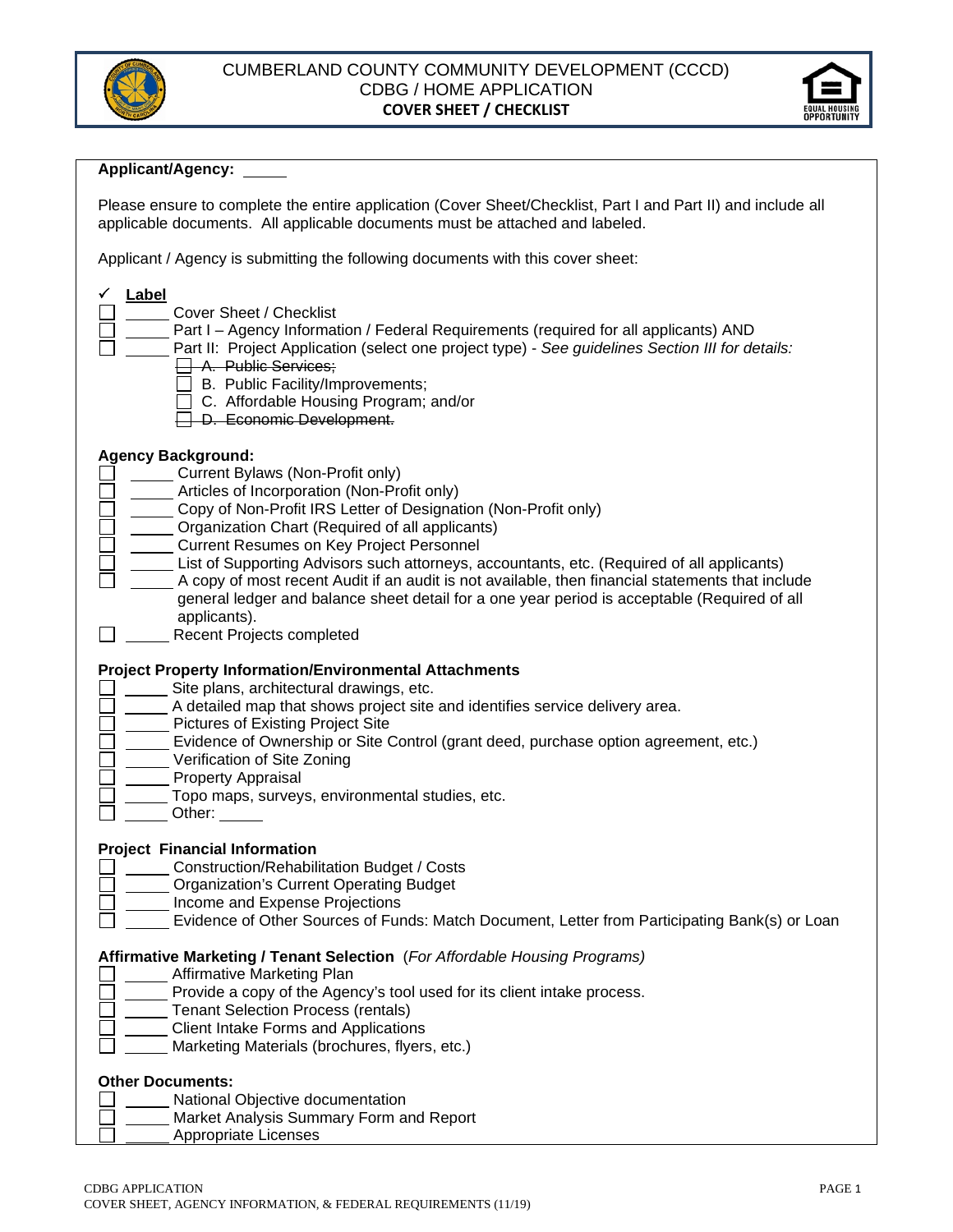| Appropriate Insurances<br>Other<br>Other<br>Other                                   | Continuum of Care on Homelessness Collaboration Documentation (e.g. membership form, etc.) |      |  |  |
|-------------------------------------------------------------------------------------|--------------------------------------------------------------------------------------------|------|--|--|
| <b>ACKNOWLEDGEMENT:</b> Checklist is completed and required documents are attached. |                                                                                            |      |  |  |
| Signature                                                                           | <b>Printed Name/Title</b>                                                                  | Date |  |  |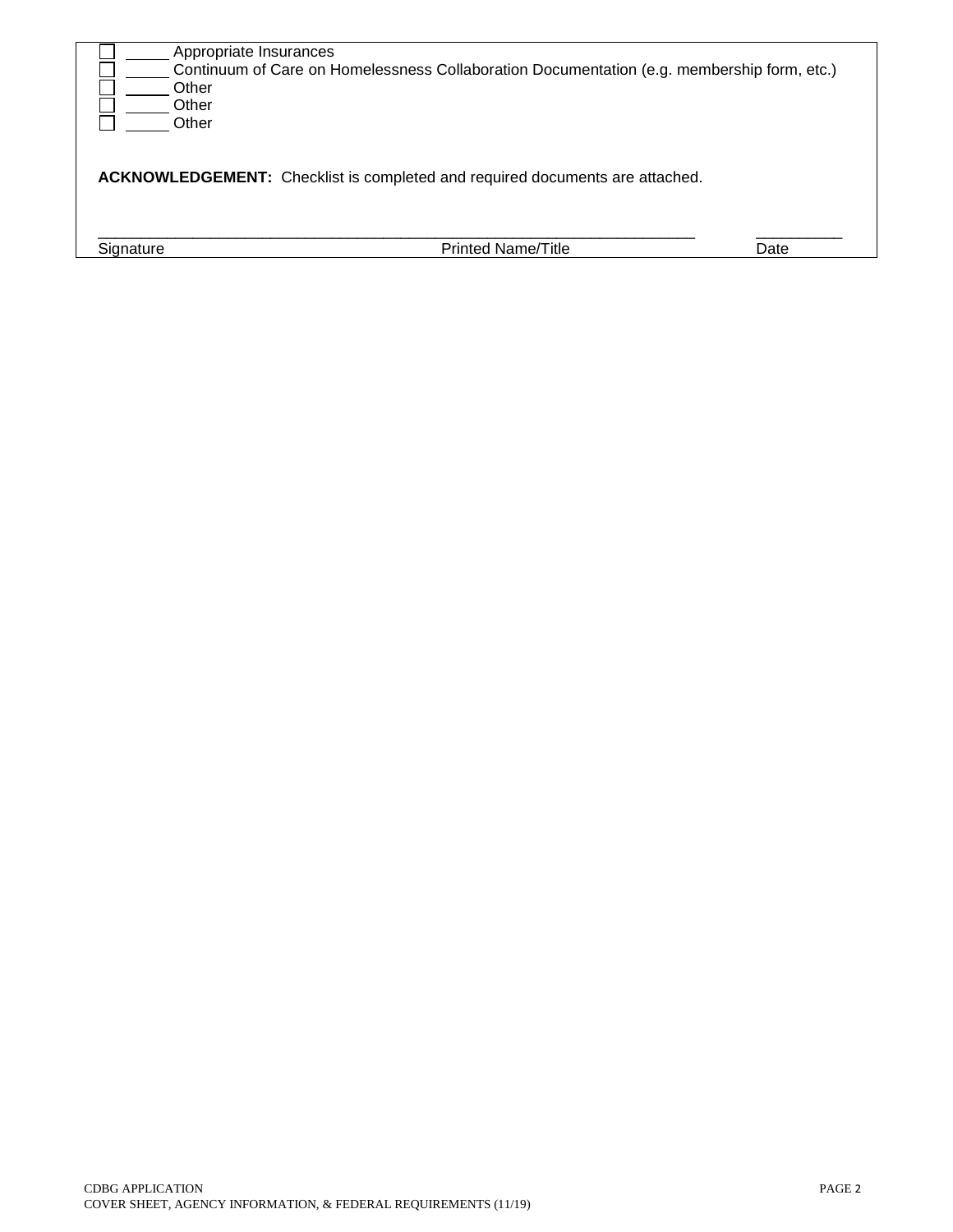



*Please Complete Sections A through F*

|    | A. APPLICANT INFORMATION                                                                |                                                                                                        |                                |  |  |
|----|-----------------------------------------------------------------------------------------|--------------------------------------------------------------------------------------------------------|--------------------------------|--|--|
|    |                                                                                         |                                                                                                        |                                |  |  |
| 1. | <b>Project Title:</b>                                                                   |                                                                                                        |                                |  |  |
| 2. | Legal Name of Applicant: ____                                                           |                                                                                                        |                                |  |  |
| 3. | Mailing Address: _____                                                                  |                                                                                                        |                                |  |  |
|    |                                                                                         | State: _____<br>Zip: $\_\_$                                                                            |                                |  |  |
| 4. | <b>Street Address:</b>                                                                  |                                                                                                        |                                |  |  |
|    |                                                                                         | State:<br>Zip: www.                                                                                    |                                |  |  |
| 5. | Primary/Contact Person: _____                                                           |                                                                                                        |                                |  |  |
| 6. | Telephone: _____                                                                        | 7. Fax: ______                                                                                         |                                |  |  |
| 8. | Email:                                                                                  |                                                                                                        |                                |  |  |
| 9. | Federal Identification Number (required): ____                                          |                                                                                                        |                                |  |  |
|    | 10. DUNS Number (required): ____                                                        |                                                                                                        |                                |  |  |
|    | 11. Type of Applicant:                                                                  |                                                                                                        |                                |  |  |
|    | County Department                                                                       | $\exists$ City                                                                                         | $\Box$ Non-Profit Organization |  |  |
|    | $\Box$ Township                                                                         | Village                                                                                                | $\Box$ For-Profit Organization |  |  |
|    | $\Box$ Corporation                                                                      | <b>Education Institution</b>                                                                           | □ Public Housing Authority     |  |  |
|    | $\Box$ L.L.C.                                                                           | Sole Proprietorship                                                                                    | $\Box$ Religious Organization* |  |  |
|    | Special Government District                                                             |                                                                                                        |                                |  |  |
|    |                                                                                         | □ Continuum of Care Affiliation (indicate the collaborative agency): <u>■ ■</u>                        |                                |  |  |
|    | □ Other (Specify): <u>_____</u>                                                         |                                                                                                        |                                |  |  |
|    | *If you qualify as a religious organization, you must also be a non-profit organization |                                                                                                        |                                |  |  |
|    |                                                                                         |                                                                                                        |                                |  |  |
|    |                                                                                         | 12. Date Organization Established (if nonprofit, should be the date on the Articles of Incorporation): |                                |  |  |
|    |                                                                                         |                                                                                                        |                                |  |  |
|    |                                                                                         |                                                                                                        |                                |  |  |
|    |                                                                                         | 13. Is this agency a Minority-owned Business Enterprise (MBE)? The State Thio                          |                                |  |  |
|    |                                                                                         | 14. Is this agency a Women-owned Business Enterprise (WBE)?   Yes                                      | No.                            |  |  |
|    |                                                                                         |                                                                                                        |                                |  |  |

## **B. AGENCY CONTACT SHEET AND ORGANIZATION INFORMATION**

| Agency Head            | Name/Title:<br>E-Mail:<br>Phone and Fax #:                                     |
|------------------------|--------------------------------------------------------------------------------|
| <b>Grant Writer</b>    | Name/Title:<br>Agency Name:<br>E-Mail:<br>Phone and Fax #:                     |
| <b>Financial Staff</b> | Name/Title:<br>E-Mail:<br>Phone and Fax #:                                     |
| General (Offices)      | Agency Name:<br><b>Mailing Address:</b><br>City/State/Zip:<br>Phone and Fax #: |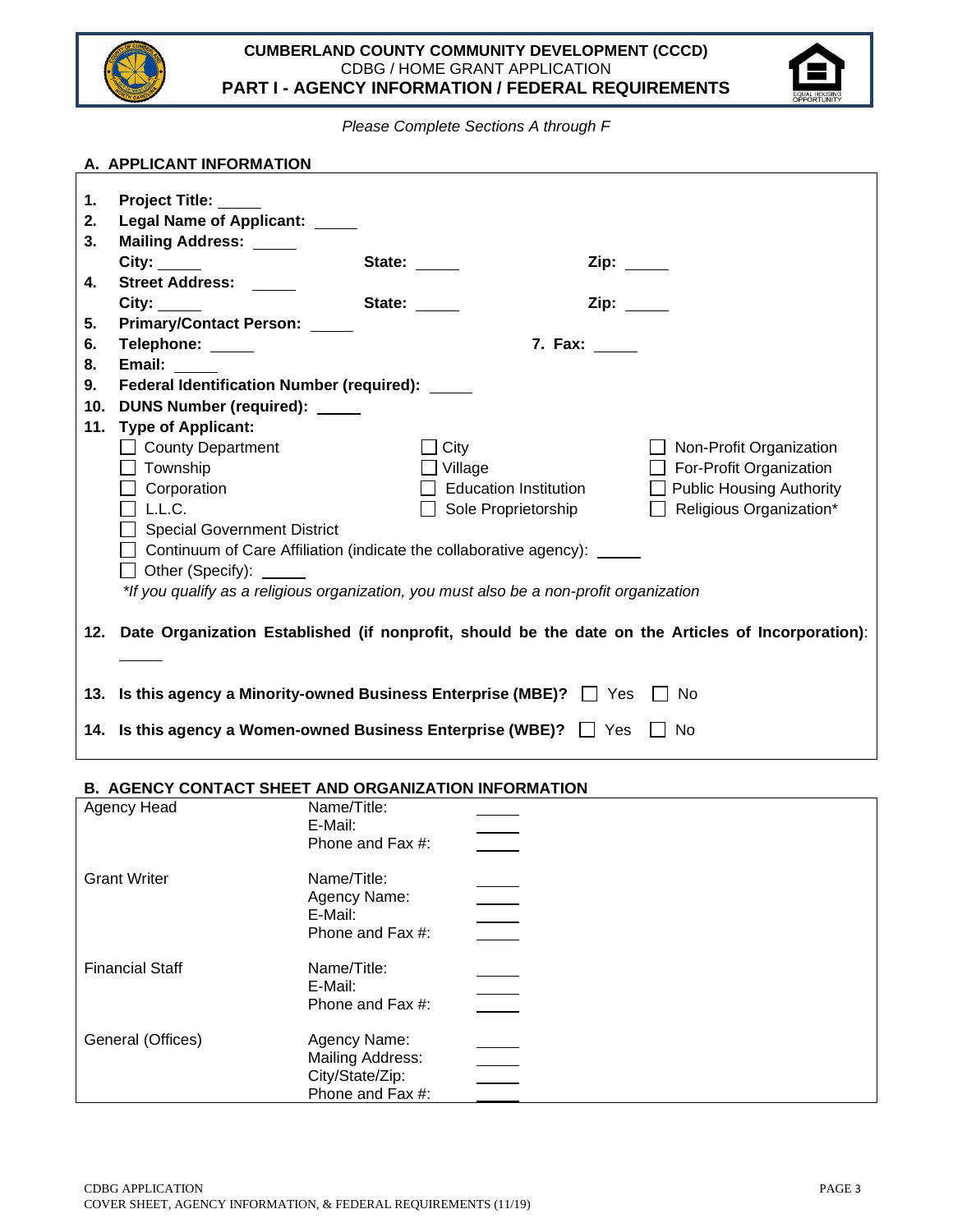# **C. AGENCY BACKGROUND INFORMATION**

| <b>C. AGENCY BACKGROUND INFORMATION</b>                                                                                                                                                                                                                                                                                                                                                           |  |  |  |  |
|---------------------------------------------------------------------------------------------------------------------------------------------------------------------------------------------------------------------------------------------------------------------------------------------------------------------------------------------------------------------------------------------------|--|--|--|--|
| Provide current list of Agency Board of Directors: Include name, position/title, city residence, length of time on the<br>Board, and expiration of terms. Note any vacant positions. (Non-Profit only)                                                                                                                                                                                            |  |  |  |  |
| Provide Agency's current adopted Mission Statement:                                                                                                                                                                                                                                                                                                                                               |  |  |  |  |
|                                                                                                                                                                                                                                                                                                                                                                                                   |  |  |  |  |
| <b>Required Attachments:</b><br>Current Bylaws (Non-Profit only)                                                                                                                                                                                                                                                                                                                                  |  |  |  |  |
| Articles of Incorporation (Non-Profit only)<br>Copy of Non-Profit IRS Letter of Designation (Non-Profit only)                                                                                                                                                                                                                                                                                     |  |  |  |  |
| Organization Chart (Required of all applicants)<br>$\Box$<br>List of Supporting Advisors such as attorneys, accountants, etc. (Required of all applicants)<br>A copy of most recent Audit (Required of all Applicants); if an audit is not available, then financial statements<br>П<br>that include General Ledger and Balance Sheet detail for a one year period is acceptable (Required of all |  |  |  |  |
| applicants).<br>П<br>If Community Based Development Organization (CBDO), updated information demonstrating current CBDO<br>eligibility status.                                                                                                                                                                                                                                                    |  |  |  |  |
| <b>D. AGENCY EXPERIENCE</b>                                                                                                                                                                                                                                                                                                                                                                       |  |  |  |  |
| Describe the length of time the agency has operated, date of incorporation, the purpose of the agency, and the<br>type of corporation. Describe the type of services provided, the agency's capabilities, the number and<br>characteristics of clients served, and required licenses to operate (if applicable).                                                                                  |  |  |  |  |
|                                                                                                                                                                                                                                                                                                                                                                                                   |  |  |  |  |
| Briefly describe the agency's existing staff positions and qualifications, its capacity to carry out the activities<br>related to the proposed project and state whether the agency has a personnel policy manual with an affirmative<br>action plan and grievance procedure.                                                                                                                     |  |  |  |  |
|                                                                                                                                                                                                                                                                                                                                                                                                   |  |  |  |  |
| For agencies serving primarily homeless persons (or those at-risk of homelessness):                                                                                                                                                                                                                                                                                                               |  |  |  |  |
| Will the agency participate in the CoC Coordinated Intake/Entry System (see Request For Proposal<br>guidelines, Section VII for details)?                                                                                                                                                                                                                                                         |  |  |  |  |
| Yes<br>No                                                                                                                                                                                                                                                                                                                                                                                         |  |  |  |  |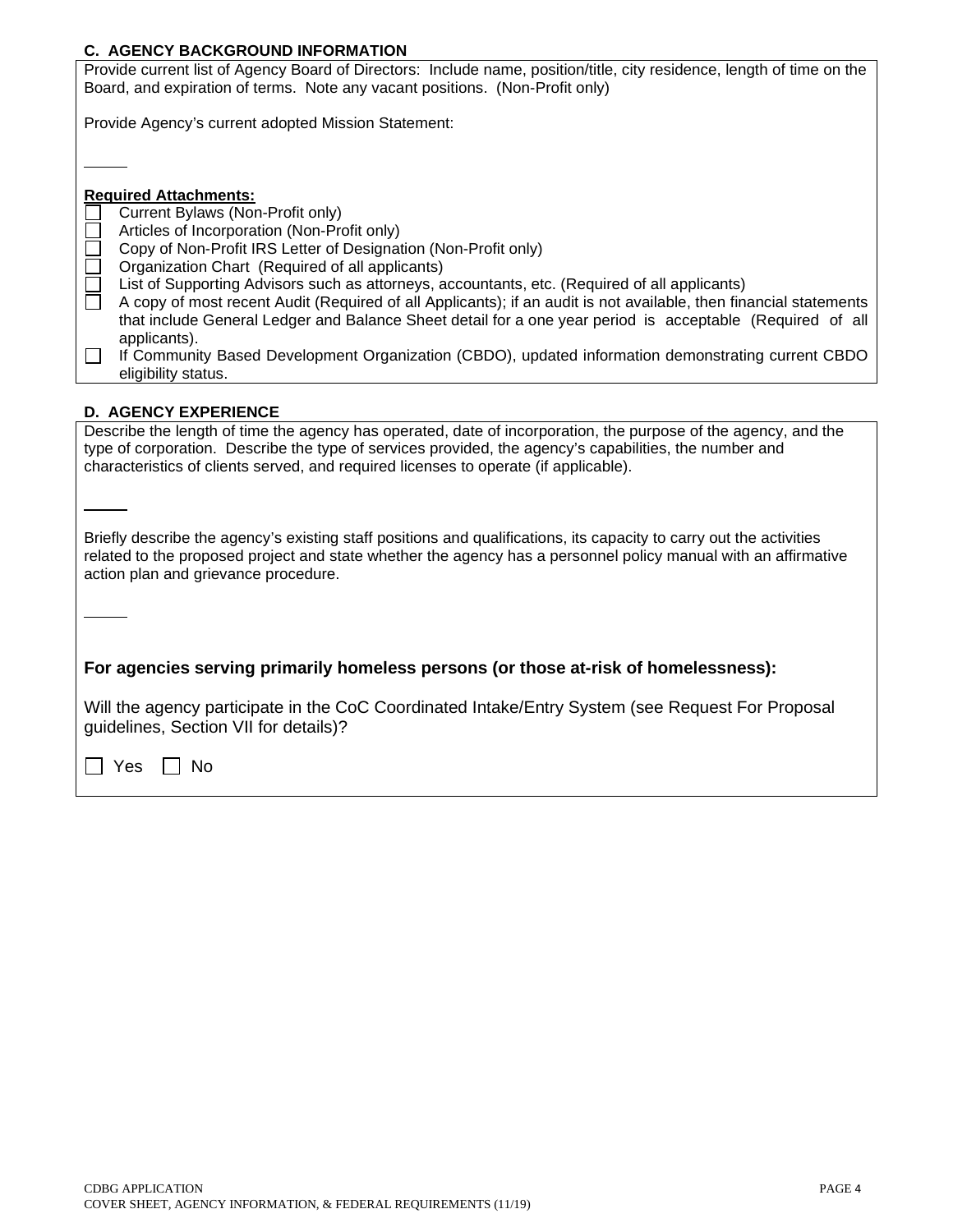## **E. CERTIFICATION – ENVIRONMENTAL REVIEW**

In accordance with 24 C .F.R. Part 58.22, the applicant agrees to refrain from undertaking any physical activities or choice-limiting actions until CCCD has either notified the applicant that the request for funding has been rejected, or if funded, until CCCD has issued the subrecipient a written Environmental Notice to Proceed. Choicelimiting activities include, but are not limited to, acquisition of real property, leasing, repair, rehabilitation, demolition, conversion, or new construction. This limitation applies to all parties in the development process, including public or private nonprofit or for-profit entities, or any of their contractors.

If the application is successful, any commitment of funds by CCCD is fully conditioned upon satisfactory completion of the project's environmental review in accordance with 24 CFR Part 58 and related environmental authorities. The applicant is also advised that the provision of funding is further conditioned on CCCD's determination to proceed with, modify, or cancel the project based on the results of the environmental review.

If the application is successful, the applicant must agree to abide by any special conditions, mitigation measures or requirements identified in CCCD's environmental approval and shall ensure that project contracts and other relevant documents will include such special conditions, mitigation measures or requirements.

The applicant agrees to provide CCCD with all available environmental information about the project and any information which CCCD may request in connection with the conduct and preparation of the environmental review, including any reports of investigation or study which in CCCD's opinion is needed to fulfill its obligations under HUD environmental requirements.

The applicant agrees to advise CCCD of any proposed change in the scope of the project or any change in environmental conditions, including substantial changes in the nature, magnitude, extent or location of the project; the addition of new activities not anticipated in the original scope of the project; the selection of an alternative not in the original application or environmental review; or new circumstances or environmental conditions which may affect the project or have bearing on its impact, such as concealed or unexpected conditions discovered during the implementation of the project or activity.

**\_\_\_\_\_\_\_\_\_\_\_\_\_\_\_\_\_\_\_\_\_\_\_\_\_\_\_\_\_\_\_\_\_\_\_\_\_\_\_\_\_\_\_\_\_\_\_\_\_\_\_\_ \_\_\_\_\_\_\_\_\_\_\_\_\_\_\_\_\_ Signature of Authorized Official Date**

\_\_\_\_\_\_\_\_\_\_\_\_\_\_\_\_\_\_\_\_\_\_\_\_\_\_\_\_\_\_\_\_\_\_\_\_\_\_\_\_\_\_\_\_\_\_\_ **Printed Name / Title**